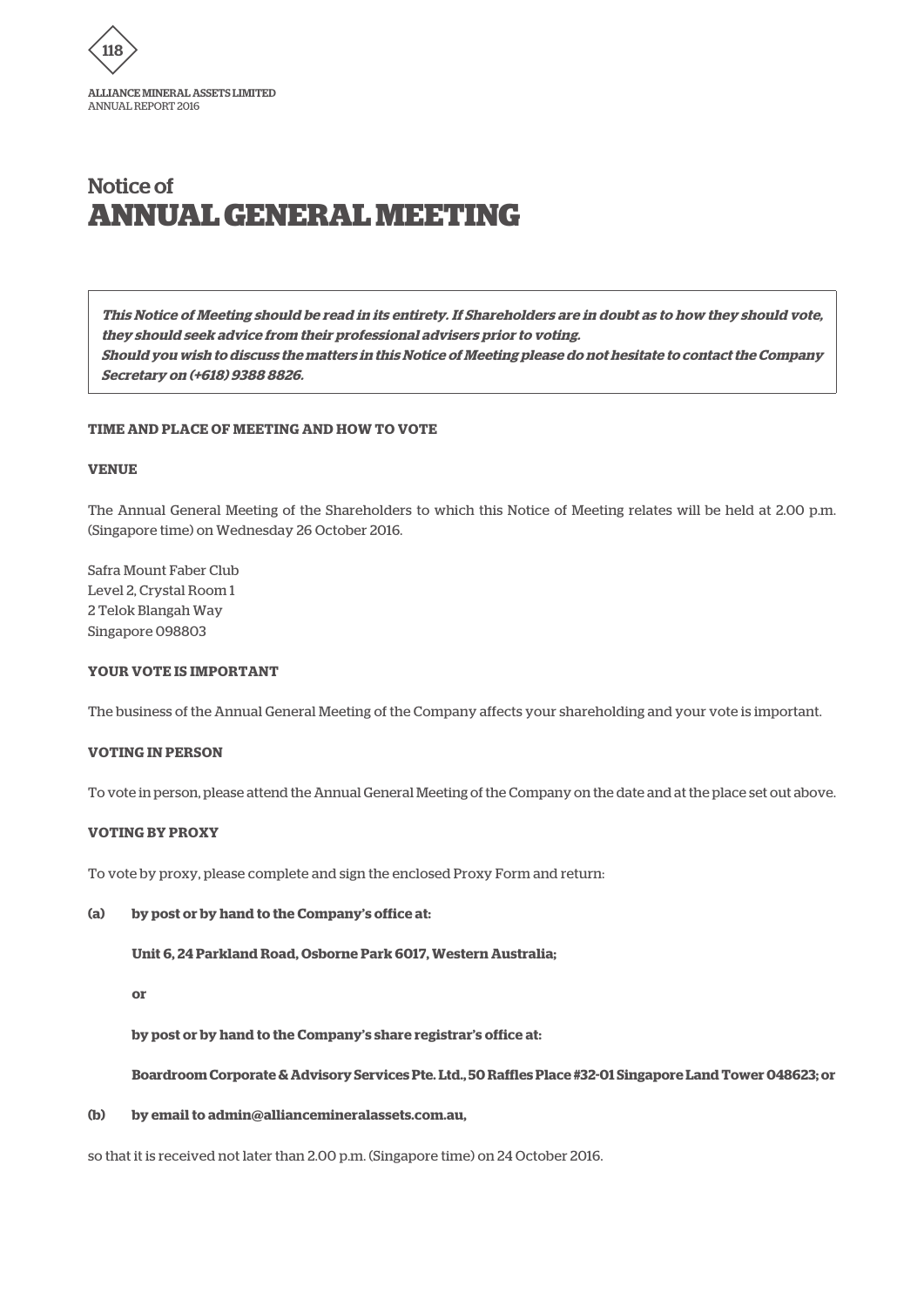

### **IMPORTANT NOTES:**

- (i) Depositors shall use the Proxy form entitled "Annual General Meeting Depositor Proxy Form".
- (ii) Proxy Forms received later than this time will be invalid.

In accordance with section 249L of the Corporations Act, Shareholders are advised that:

- (a) each Shareholder (including each Depositor who has Shares of the Company entered against their name in the Depository Register held by the CDP) has a right to appoint a proxy;
- (b) the proxy need not be a Shareholder of the Company; and
- (c) a Shareholder who is entitled to cast 2 or more votes may appoint 2 proxies and may specify the proportion or number of votes each proxy is appointed to exercise. If the member appoints 2 proxies and the appointment does not specify the proportion or number of the member's votes, then in accordance with section 249X(3) of the Corporations Act, each proxy may exercise one-half of the votes.
- (d) Shareholders and their proxies should be aware that changes to the Corporations Act made in 2011 mean that:
	- (i) if proxy holders vote, they must cast all directed proxies as directed; and
	- (ii) any directed proxies which are not voted will automatically default to the Chair, who must vote the proxies as directed.

Further details on these changes are set out below.

#### **Proxy vote if appointment specifies way to vote**

Section 250BB(1) of the Corporations Act provides that an appointment of a proxy may specify the way the proxy is to vote on a particular resolution and, if it does:

- (a) the proxy need not vote on a show of hands, but if the proxy does so, the proxy must vote that way (i.e. as directed); and
- (b) if the proxy has 2 or more appointments that specify different ways to vote on the resolution, the proxy must not vote on a show of hands; and
- (c) if the proxy is the chair of the meeting at which the resolution is voted on, the proxy must vote on a poll, and must vote that way (i.e. as directed); and
- (d) if the proxy is not the chair, the proxy need not vote on the poll, but if the proxy does so, the proxy must vote that way (i.e. as directed).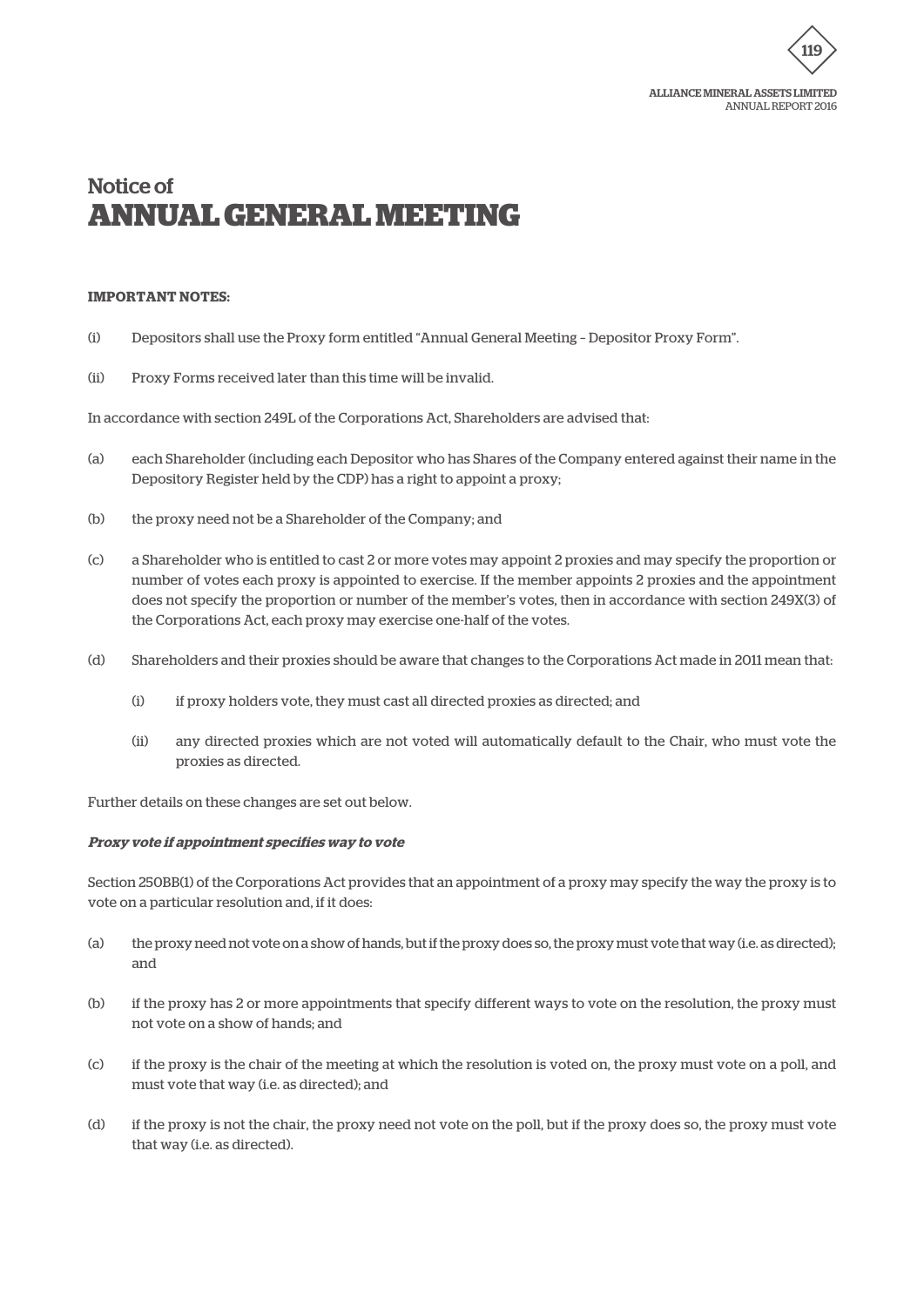

### **Transfer of non-chair proxy to chair in certain circumstances**

Section 250BC of the Corporations Act provides that, if:

- (a) an appointment of a proxy specifies the way the proxy is to vote on a particular resolution at a meeting of the Company's members; and
- (b) the appointed proxy is not the chair of the meeting; and
- (c) at the meeting, a poll is duly demanded on the resolution; and
- (d) either of the following applies:
	- (i) the proxy is not recorded as attending the meeting; or
	- (ii) the proxy does not vote on the resolution,

the chair of the meeting is taken, before voting on the resolution closes, to have been appointed as the proxy for the purposes of voting on the resolution at the meeting.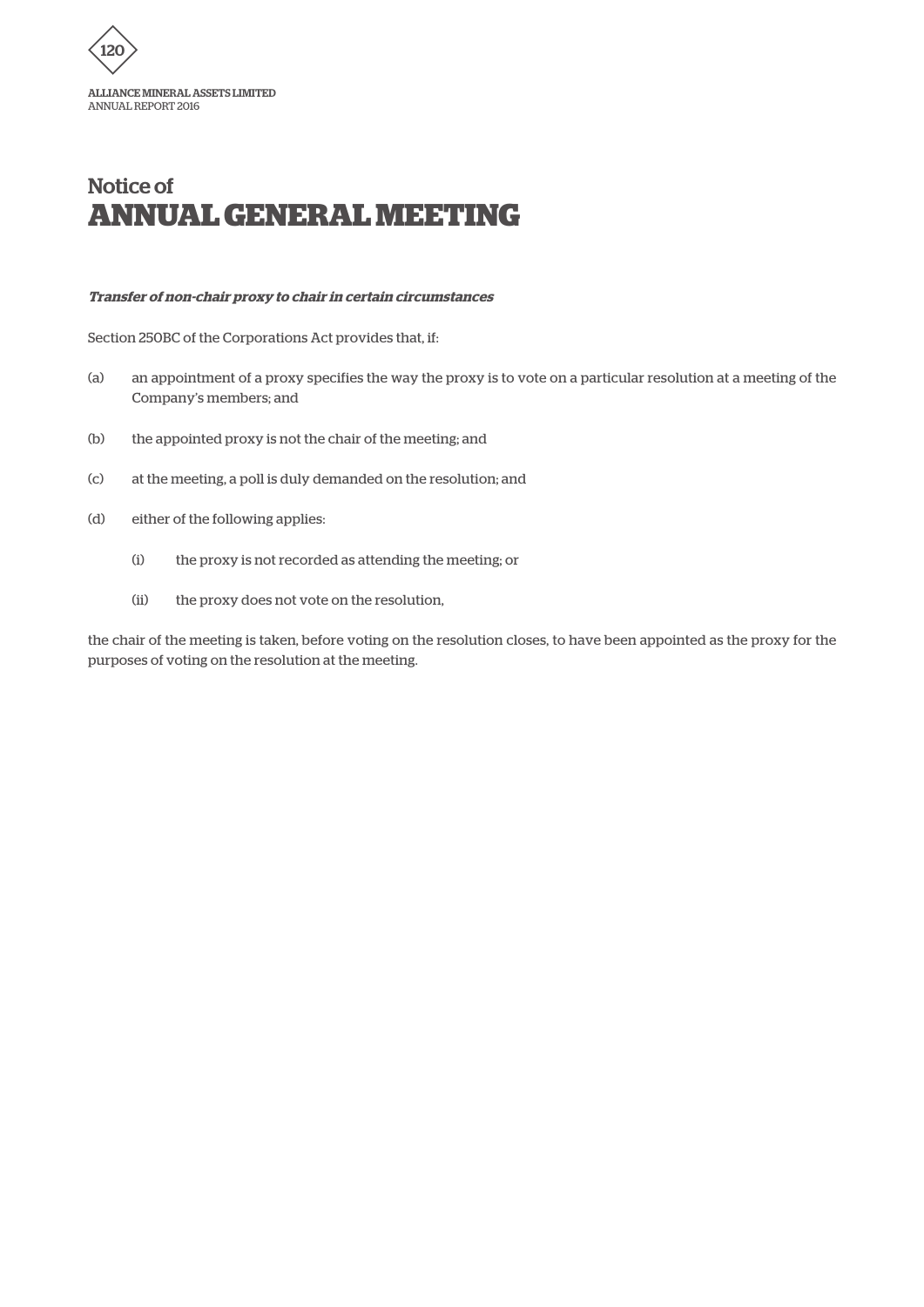

# **NOTICE OF ANNUAL GENERAL MEETING**

Notice is hereby given that the Annual General Meeting of the Company will be held at 2.00 p.m. (Singapore time) on Wednesday 26 October 2016 at Safra Mount Faber Club, Level 2, Crystal Room 1, 2 Telok Blangah Way Singapore 098803.

The Explanatory Statement to this Notice of Annual General Meeting provides additional information on matters to be considered at the Annual General Meeting of the Company.

The Directors have determined pursuant to Regulation 7.11.37 of the Corporations Regulations 2001 (Cth) that the persons eligible to vote at the Annual General Meeting of the Company are those who are registered Shareholders of the Company (or Depositors who have Shares of the Company entered against their name in the Depository Register held by the CDP) as at 2.00 p.m. (Singapore time) on Monday, 24 October 2016.

A Depositor shall not be entitled to attend and vote at the Annual General Meeting unless they are shown to have Shares of the Company entered against their name in the Depository Register as at 2.00 p.m. (Singapore time) on 24 October 2016, as certified by CDP to the Company.

All shareholders entitled to vote on an item of business at the AGM will do so by way of poll (as required under Rule 730A(2) of the Listing Manual Section B: Rules of Catalist (the "Catalist Rules") of the Singapore Exchange Securities Trading Limited ("SGX-ST")).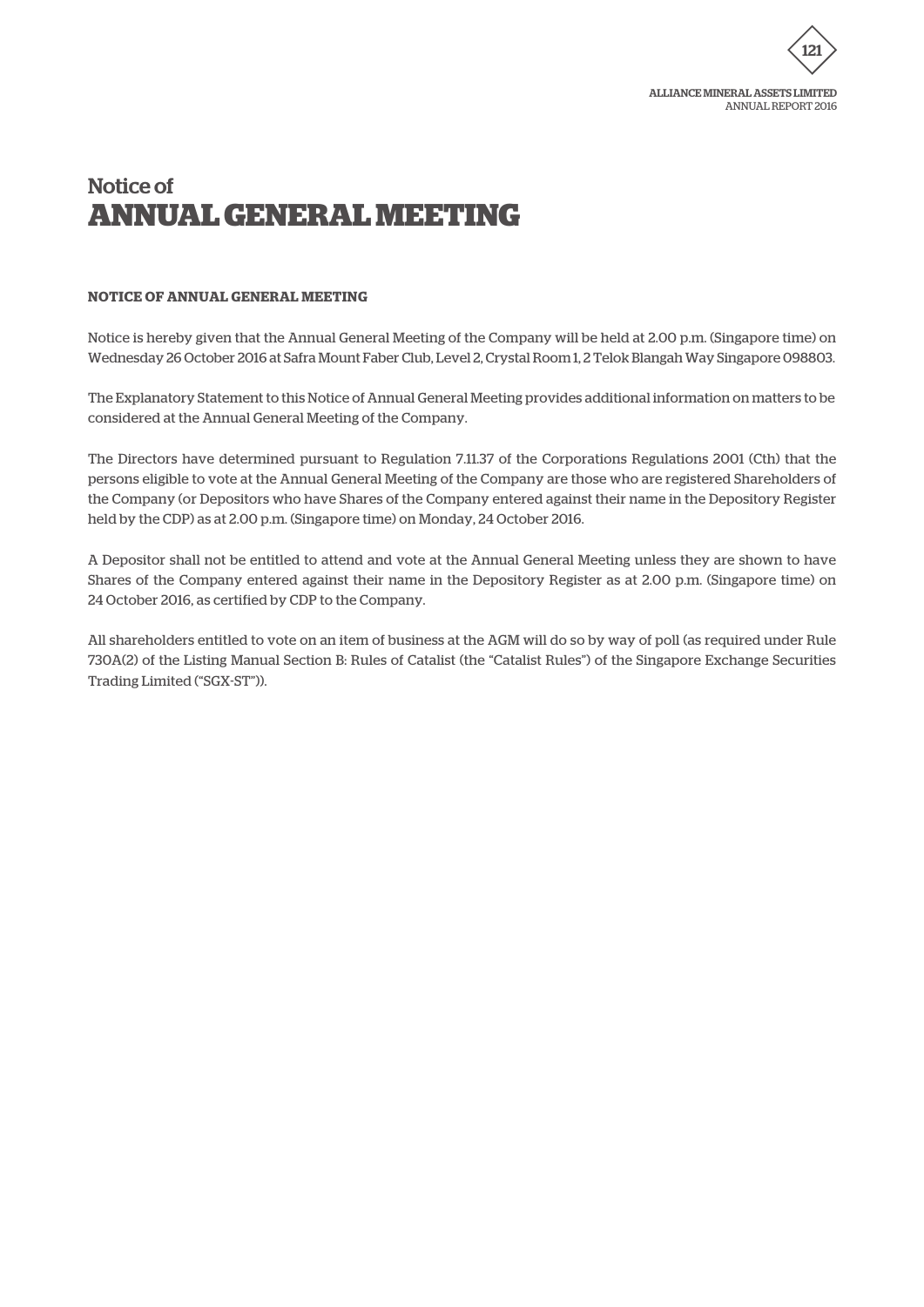

### **AGENDA**

#### **ORDINARY BUSINESS**

### **RESOLUTION 1 – FINANCIAL STATEMENTS AND REPORTS**

To receive and consider the financial statements of the Company for the financial year ended 30 June 2016 together with the director's declaration, the director's report, and the auditor's report.

# **RESOLUTION 2 – RE-ELECTION OF DIRECTOR – MS PAULINE GATELY**

To consider and, if thought fit, to pass, with or without amendment, the following resolution as an Ordinary Resolution:

"THAT, for the purpose of clause 12.3 of the Company's Constitution and for all other purposes, Ms Pauline Gately, a Director, retires by rotation, and being eligible, is re-elected as a Director."

Ms Pauline Gately will, upon re-election as a Director of the Company, remain as Chairman of the Board of Directors and Remuneration Committee, a member of the Nominating and Audit Committee, and she will be considered independent for the purpose of Rule 704(7) of the Listing Manual Section B: Rules of Catalist of the Singapore Exchange Securities Trading Limited.

# **RESOLUTION 3 – RE-ELECTION OF DIRECTOR – MR MAHTANI BHAGWANDAS**

To consider and, if thought fit, to pass, with or without amendment, the following resolution as an Ordinary Resolution:

"THAT, for the purpose of clause 12.3 of the Company's Constitution and for all other purposes, Mr Mahtani Bhagwandas, a Director, retires by rotation, and being eligible, is re-elected as a Director."

Mr Mahtani Bhagwandas will, upon re-election as a Director of the Company, remain as Chairman of the Nominating Committee, a member of the Audit Committee and Remuneration Committee, and he will be considered independent for the purpose of Rule 704 (7) of the Listing Manual Section B: Rules of Catalist of the Singapore Exchange Securities Trading Limited.

#### **RESOLUTION 4 – APPROVAL OF DIRECTORS' FEES FOR THE FINANCIAL YEAR ENDING 30 JUNE 2017**

To consider and, if thought fit, to pass, with or without amendment, the following resolution as an Ordinary Resolution:

"THAT, for the purposes of clauses 12.9 and 12.10 of the Company's Constitution and for all other purposes, Shareholders approve the payment of non-Executive Directors' fees of A\$30,000 to Pauline Gately, S\$40,000 to Joshua Ong Kian Guan and S\$30,000 to Mahtani Bhagwandas respectively, for the financial year ending 30 June 2017 to be paid in accordance with the terms and conditions set out in the Explanatory Statement."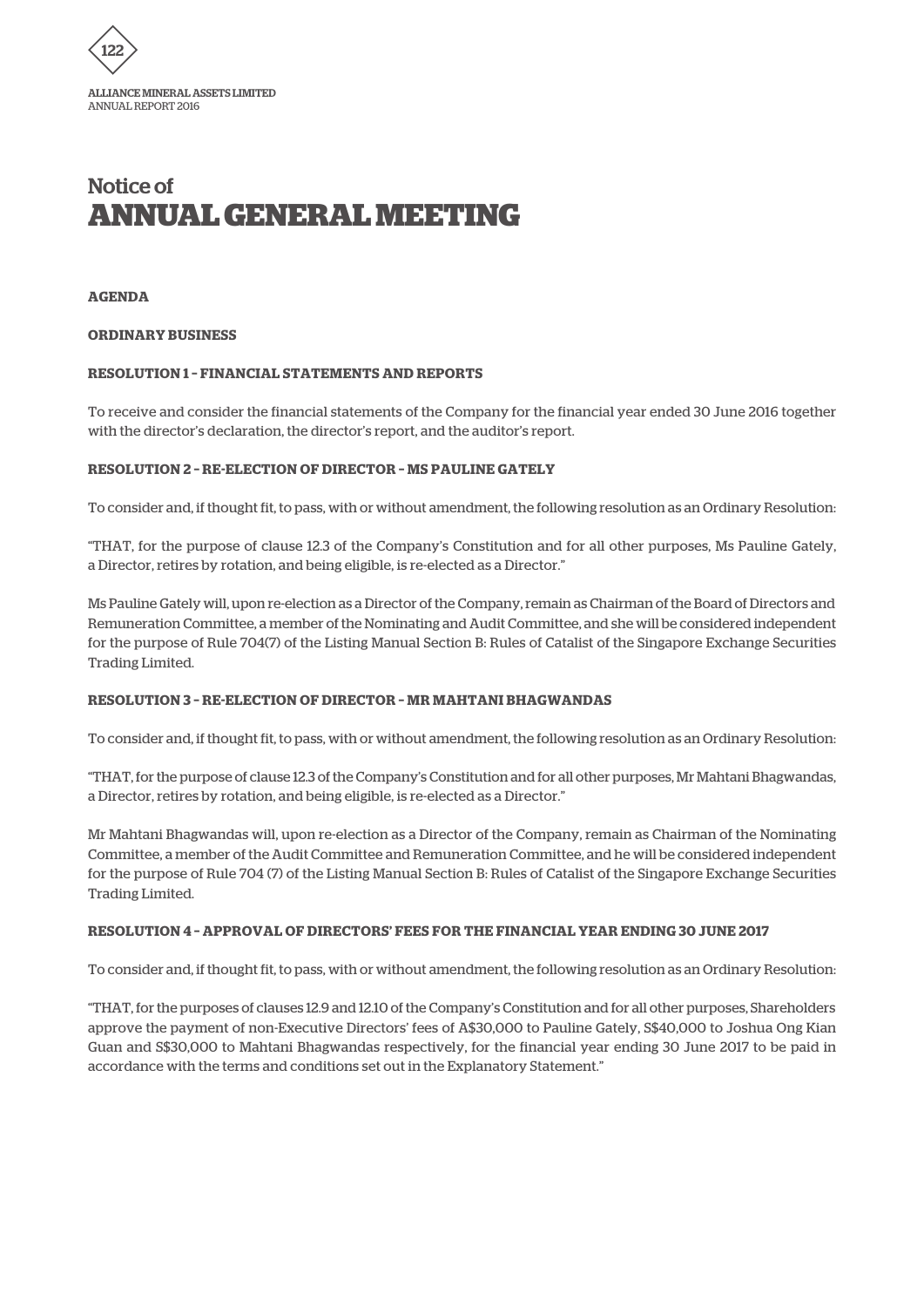

ANNUAL REPORT 2016

# Notice of **ANNUAL GENERAL MEETING**

#### **AGENDA (CONTINUED)**

Voting Prohibition Statement

A person appointed as a proxy must not vote, on the basis of that appointment, on this Resolution if:

- (a) the proxy is either:
	- (i) a member of the Key Management Personnel; or
	- (ii) a Closely Related Party of such a member; and
- (b) the appointment does not specify the way the proxy is to vote on this Resolution.

However, the above prohibition does not apply if:

- (a) the proxy is the Chair; and
- (b) the appointment expressly authorises the Chair to exercise the proxy even though this Resolution is connected directly or indirectly with remuneration of a member of the Key Management Personnel.

# **RESOLUTION 5 – AUTHORITY TO DIRECTORS TO ISSUE AND ALLOT SHARES**

To consider and, if thought fit, to pass, with or without modifications, the following resolution as an Ordinary Resolution:

"THAT pursuant to Rule 806 of the Listing Manual Section B: Rules of Catalist (the "Catalist Rules") of Singapore Exchange Securities Trading Limited ("SGX-ST"), the Directors be authorised and empowered to:

- (a) (i) allot and issue shares in the capital of the Company ("Shares") whether by way of rights, bonus or otherwise; and/or
	- (ii) make or grant offers, agreements or options (collectively, "Instruments") that might or would require Shares to be issued, including but not limited to the creation and issue of (as well as adjustments to) warrants, debentures or other instruments convertible into Shares, at any time and upon such terms and conditions and for such purposes and to such persons as our Directors may in their absolute discretion deem fit; and
- (b) (notwithstanding the authority conferred by this Resolution may have ceased to be in force) issue Shares in pursuance of any Instruments made or granted by the Directors while this Resolution was in force,

### **PROVIDED THAT:**

(1) the aggregate number of Shares to be issued pursuant to this Resolution (including Shares to be issued to in pursuance of the Instruments made or granted pursuant to this Resolution) shall not exceed one hundred per cent (100%) of the total number of issued Shares (excluding treasury shares) (as calculated in accordance with sub-paragraph (2) below, of which the aggregate number of Shares to be issued other than on a *pro rata* basis to the existing shareholders of the Company (including Shares to be issued in pursuance to the Instruments made or granted pursuant to this Resolution) shall not exceed fifty percent (50%) of the total number of issued Shares (excluding treasury shares) (as calculated in accordance with sub-paragraph (2) below;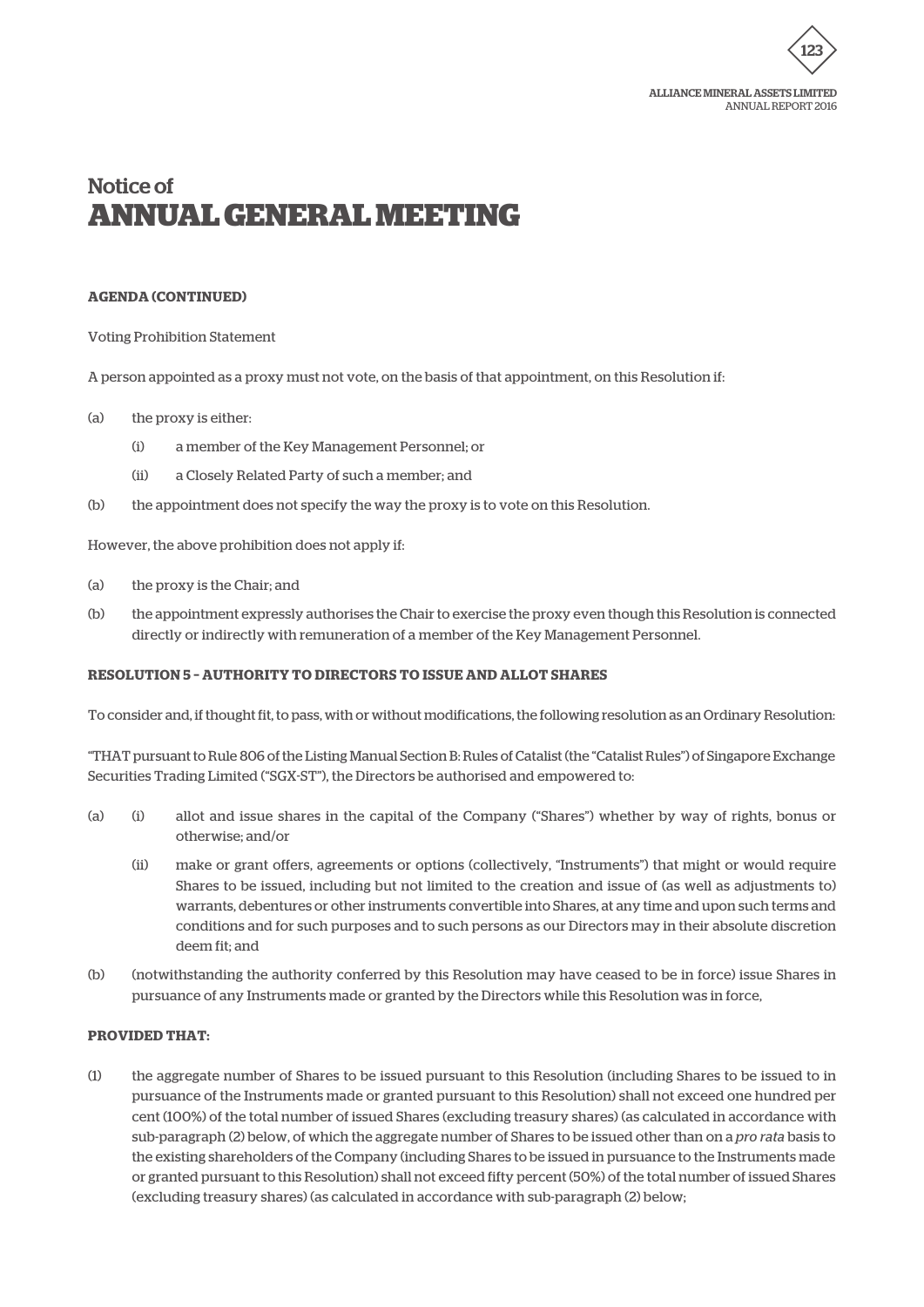

# **AGENDA (CONTINUED)**

- (2) subject to such manner of calculation as may be prescribed by SGX-ST) for the purpose of determining the aggregate number of Shares that may be issued under sub-paragraph (1) above, the percentage of issued Shares shall be based on the total number of issued Shares (excluding treasury shares) at the time of the passing of this Resolution, after adjusting for:
	- (A) new Shares arising from the conversion or exercise of any convertible securities;
	- (B) new Shares arising from exercising share options or vesting of share awards outstanding or subsisting at the time of the passing of this Resolution; and
	- (C) any subsequent bonus issue, consolidation or subdivision of Shares;
- (3) in exercising the authority conferred by this Resolution, the Directors shall comply with the provisions of the Catalist Rules for the time being in force (unless such compliance has been waived by the SGX-ST) and the Constitution for the time being of the Company; and
- (4) unless revoked or varied by the Company in general meeting, such authority shall continue in full force until the conclusion of the next annual general meeting of the Company or the date by which the next annual general meeting of the Company is required by law or by the Constitution of the Company to be held, whichever is earlier, except that our Directors shall be authorised to allot and issue new Shares pursuant to convertible securities notwithstanding that such authority has ceased."

# **RESOLUTION 6 – AUTHORITY TO DIRECTORS TO ISSUE AND GRANT OPTIONS PURSUANT TO THE ESOS**

To consider and, if thought fit, to pass, with or without modifications, the following resolution as an Ordinary Resolution:

"That, authority be and is hereby given to the Directors of the Company to offer and grant options ("Options") in accordance with the provision of the Alliance Employee Share Option Scheme ("ESOS") and to allot and issue from time to time such number of Shares as may be required to be allotted and issued and pursuant to the ESOS, when added to the number of Shares issued and issuable in respect of all Options granted under the ESOS, and any other share option schemes of the Company, shall not exceed fifteen percent (15%) of the total number of issued Shares (excluding treasury shares) on the day preceding the date of the relevant grant of an Option."

To transact any other ordinary business which may be properly transacted at the AGM.

By order of the Board

**LEAW MUN NI** COMPANY SECRETARY

4 OCTOBER 2016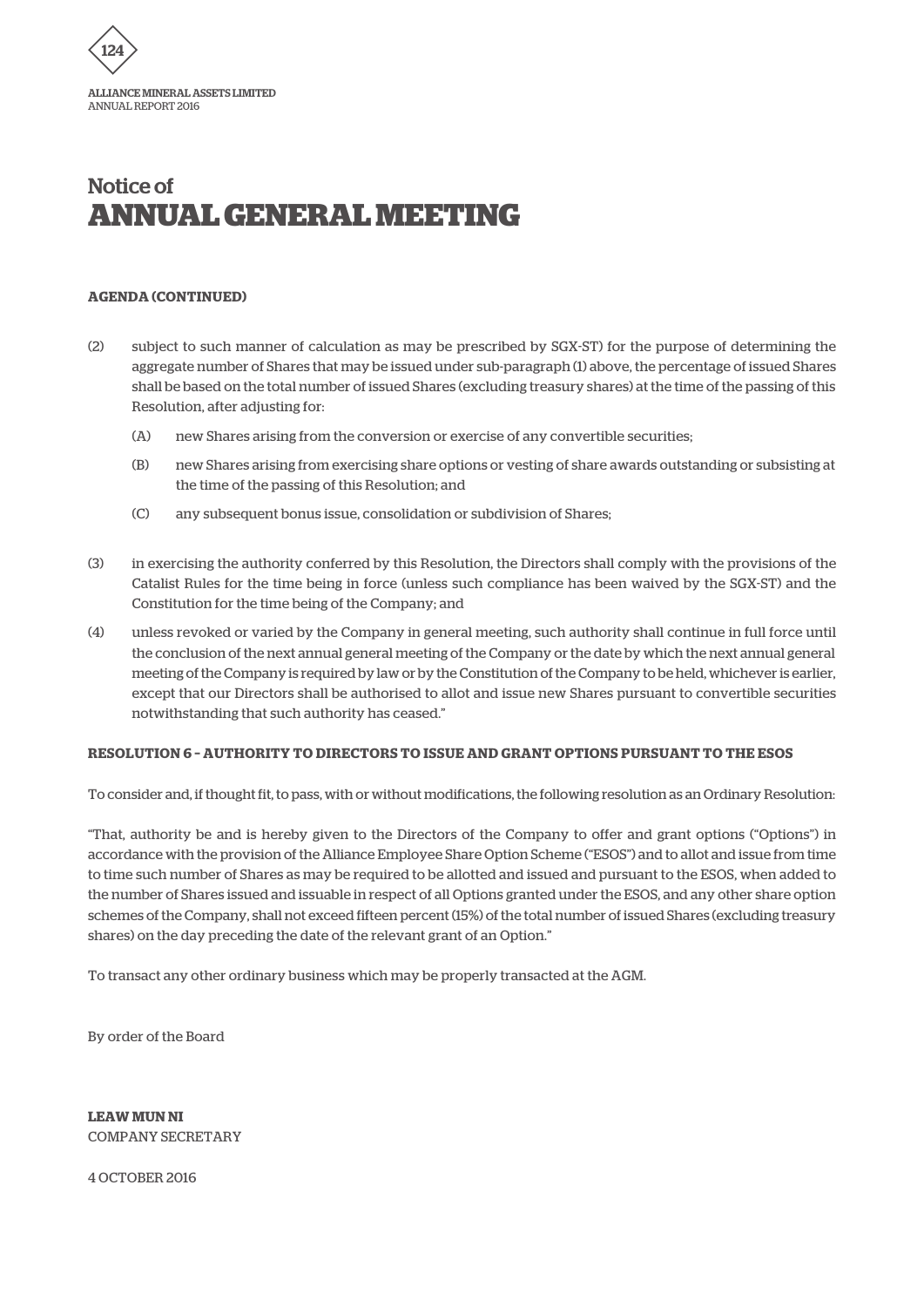

### **AGENDA (CONTINUED)**

### **EXPLANATORY STATEMENT**

This Explanatory Statement has been prepared for the information of the Shareholders (including Depositors who hold Shares in the Company through CDP) in connection with the business to be conducted at the Annual General Meeting of the Company to be held at 2.00 p.m. (Singapore time) on Wednesday, 26 October 2016 at Safra Mount Faber Club, Level 2, Crystal Room 1, 2 Telok Blangah Way Singapore 098803.

### **1. Resolution 1 – Financial Statements And Reports**

In accordance with the Constitution, the business of the Annual General Meeting will include receipt and consideration of the financial statements of the Company for the financial year ended 30 June 2016 together with the director's declaration, the director's report and the auditor's report.

### **2. Resolutions 2 and 3 – Re-election of Director – Ms Pauline Gately and Mr Mahtani Bhagwandas**

Clause 12.3 of the Constitution provides that:

- (a) At the Company's annual general meeting in every year, one-third of the Directors for the time being, or, if their number is not a multiple of 3, then the number nearest one-third (rounded upwards in case of doubt), shall retire from office, provided always that no Director (except a Managing Director) shall hold office for a period in excess of 3 years, or until the third annual general meeting following his or her appointment, whichever is the longer, without submitting himself or herself for re-election;
- (b) The Directors to retire at an annual general meeting are those who have been longest in office since their last election, but, as between persons who became Directors on the same day, those to retire shall (unless they otherwise agree among themselves) be determined by drawing lots;
- (c) A Director who retires by rotation under clause 12.3 of the Constitution is eligible for re-election; and
- (d) In determining the number of Directors to retire, no account is to be taken of:
	- (i) a Director who only holds office until the next annual general meeting pursuant to clause 12.5 of the Constitution; and/or
	- (ii) a Managing Director,

each of whom are exempt from retirement by rotation. However, if more than one Managing Director has been appointed by the Directors, only one of them (nominated by the Directors) is entitled to be excluded from any determination of the number of Directors to retire and/or retirement by rotation.

The Company currently has four (4) Directors and accordingly two (2) must retire at the forthcoming Annual General Meeting of the Company.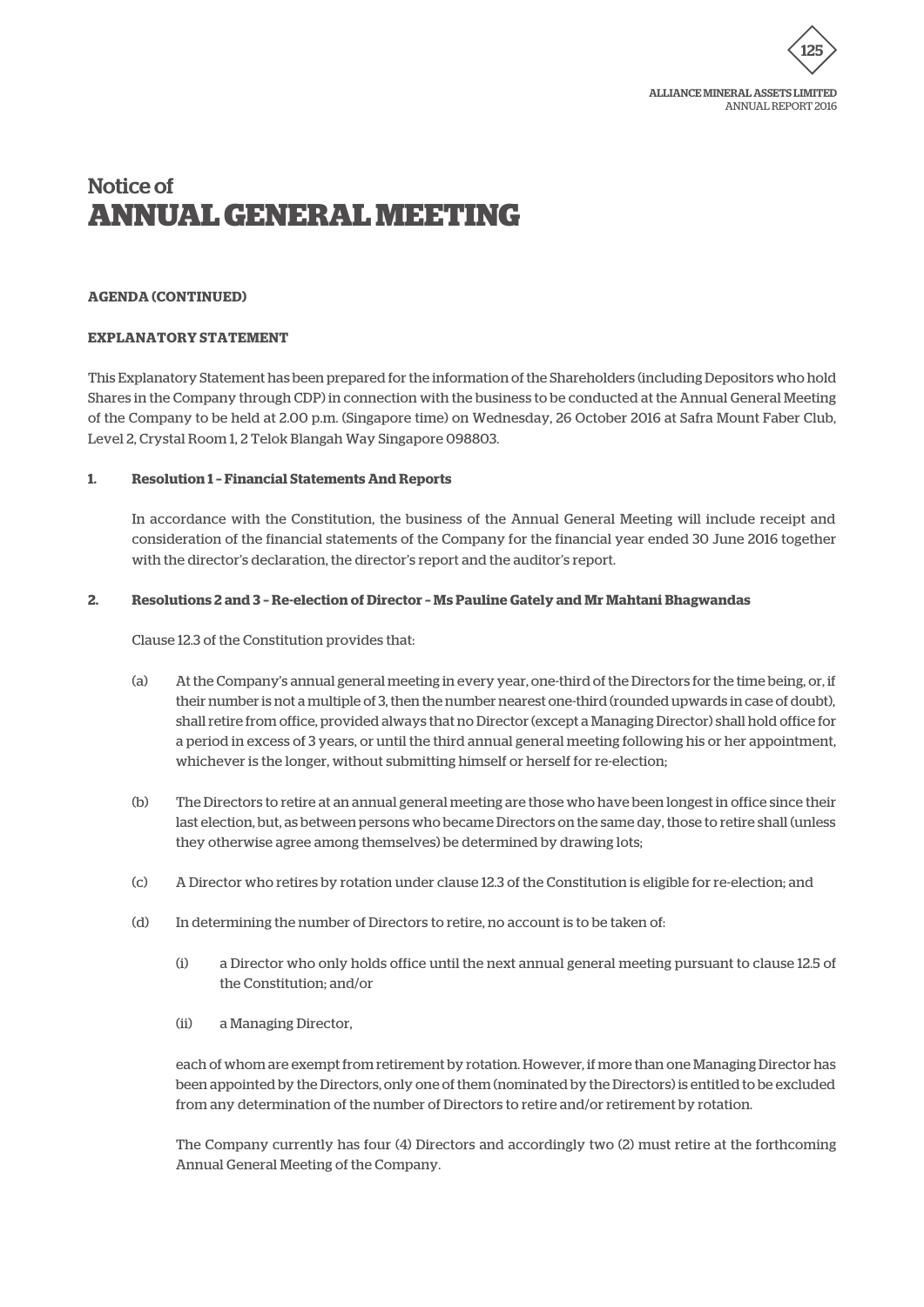

### **AGENDA (CONTINUED)**

Ms Pauline Gately and Mr Mahtani Bhagwandas retires by rotation and seeks re-election.

Mr Pauline Gately will, upon re-election as a Director of the Company, remain as Chairman of the Board of Directors and Remuneration Committee, a member of the Audit Committee and Nominating Committee, and she will be considered independent for the purpose of Rule 704(7) of the Catalist Rules of the SGX-ST.

Mr Mahtani Bhagwandas will, upon re-election as a Director of the Company, remain as Chairman of the Nominating Committee, a member of the Remuneration Committee and Audit Committee, and he will be considered independent for the purpose of Rule 704(7) of the Catalist Rules of the SGX-ST.

### **3. Resolution 4 – Approval of Directors' Fees for the Financial Year Ending 30 June 2017**

Clauses 12.9 and 12.10 of the Constitution requires that the total aggregate fixed sum per annum to be paid to the Directors (excluding salaries of executive Directors) from time to time will not exceed the sum of S\$100,000 or as determined by the Shareholders in general meeting and the total aggregate fixed sum will be divided between the Directors as the Directors shall determine and, in default of agreement between them, then in equal shares.

Resolution 4 seeks the approval of Shareholders for the payment of Directors' fees of:

- (a) S\$30,000 to Mr Mahtani Bhagwandas,
- (b) S\$40,000 to Mr Ong Kian Guan; and
- (c) A\$30,000 to Ms Pauline Gately,

for the financial year ending 30 June 2017, payable quarterly in arrears.

#### **4. Resolution 5 – Authority to Directors to Issue and Allot Shares**

Resolution 5, if passed, will empower the Directors of the Company to issue Shares in the capital of the Company and to make or grant instruments (such as warrants or debentures) convertible into Shares, and to issue Shares in pursuance of such instruments, up to a number not exceeding in aggregate 100% of the total number of issued Shares (excluding treasury shares), of which up to 50% may be issued other than on a *pro rata* basis to Shareholders. For the purpose of determining the aggregate number of Shares that may be issued, the percentage of issued Shares shall be based on the total number of issued Shares (excluding treasury shares) in the capital of the Company at the time that Resolution 5 is passed, after adjusting for (a) new Shares arising from the conversion or exercise of any convertible securities or share options or vesting of share awards which are outstanding or subsisting at the time that Resolution 5 is passed, and (b) any subsequent bonus issue or consolidation or subdivision of Shares.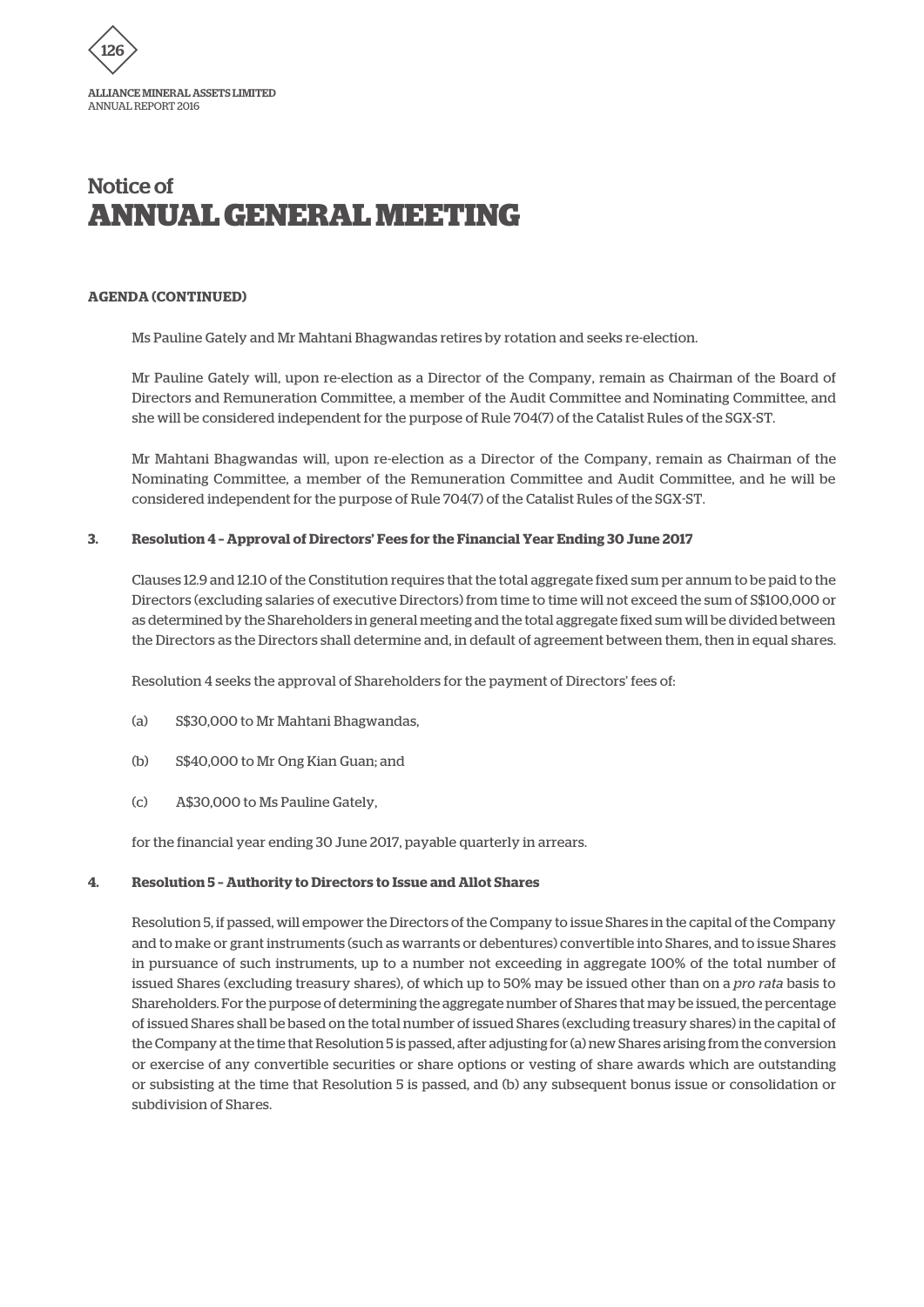

# **AGENDA (CONTINUED)**

## **5. Resolution 6 – Authority to Directors to Issue and Grant Options pursuant to the ESOS**

Resolution 6, if passed, will empower the Directors to allot and issues Shares pursuant to the exercise of Options granted or to be granted under the ESOS and such other share-based incentive scheme up to a number not exceeding, in total, fifteen per cent (15%) of the total number of issued Shares (excluding treasury shares) on the day preceding that date of the relevant grant.

### **ENQUIRIES**

Shareholders may contact the Company Secretary at (+61 8) 9388 8826 if they have any queries in respect of the matters set out in these documents.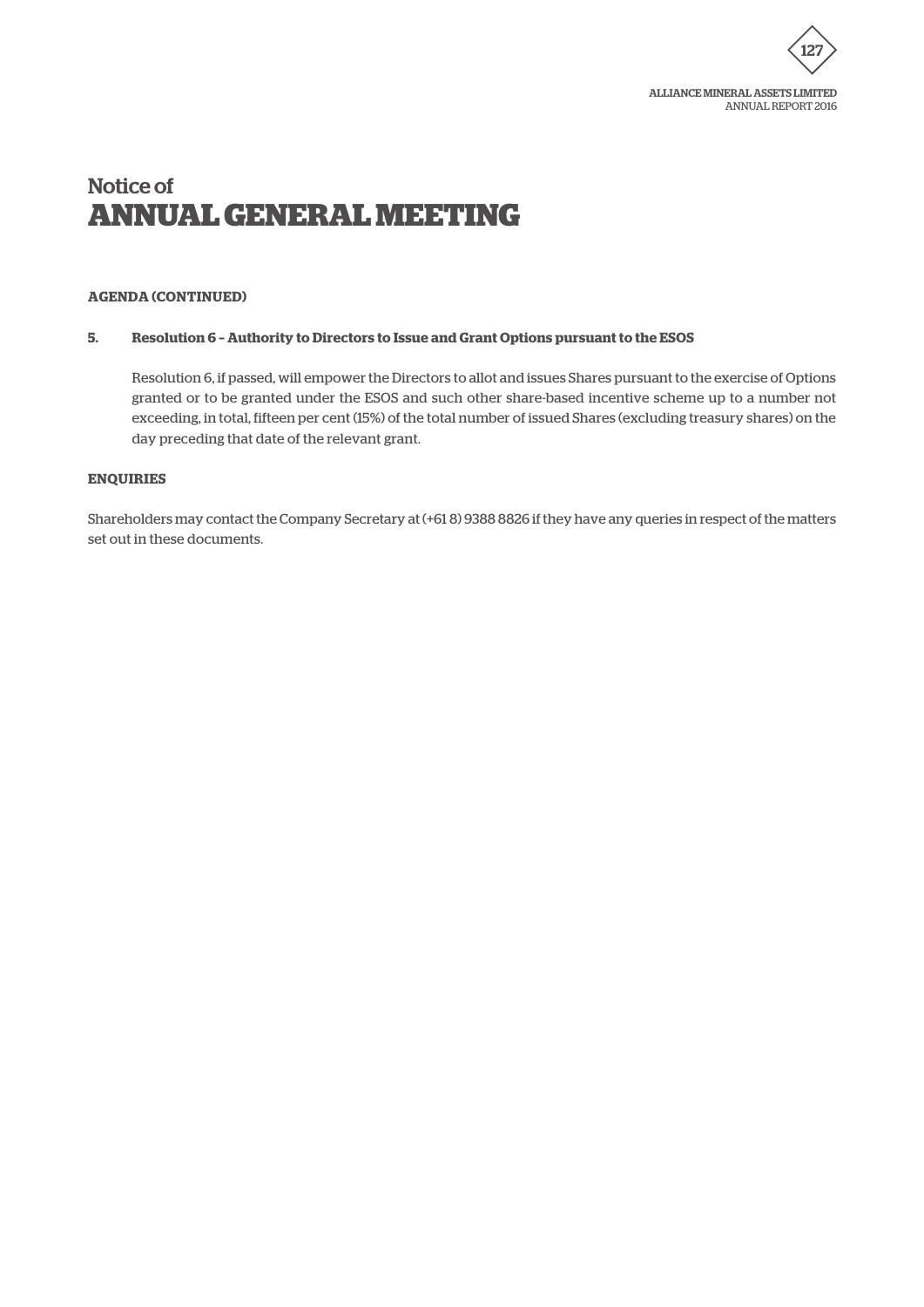

# **GLOSSARY**

**\$** means Australian dollars.

**Annual General Meeting** means the meeting convened by the Notice of Meeting.

**ASIC** means the Australian Securities and Investments Commission.

**Board** means the current board of directors of the Company.

**Closely Related Party** of a member of the Key Management Personnel means:

- (a) a spouse or child of the member;
- (b) a child of the member's spouse;
- (c) a dependent of the member or the member's spouse;
- (d) anyone else who is one of the member's family and may be expected to influence the member, or be influenced by the member, in the member's dealing with the entity;
- (e) a company the member controls; or
- (f) a person prescribed by the Corporations Regulations 2001 (Cth) for the purposes of the definition of 'closely related party' in the Corporations Act.

**Company** means Alliance Mineral Assets Limited (ACN 147 393 735).

**Constitution** means the Company's constitution.

**Corporations Act** means the Corporations Act 2001 (Cth).

**CDP** means the Central Depository (Pte) Limited.

**Depositor, Depository Agent and Depository Register** shall have the respective meanings ascribed to them in Section 130A of the Companies Act.

**Directors** mean the current directors of the Company.

**ESOS** means the Alliance Mineral Assets Employee Share Option Scheme.

**Explanatory Statement** means the explanatory statement accompanying the Notice of Meeting.

**Key Management Personnel** has the same meaning as in the accounting standards issued by the Australian Accounting Standards Board and means those persons having authority and responsibility for planning, directing and controlling the activities of the Company, or if the Company is part of a consolidated entity, of the consolidated entity, directly or indirectly, including any director (whether executive or otherwise) of the Company, or if the Company is part of a consolidated entity, of an entity within the consolidated group.